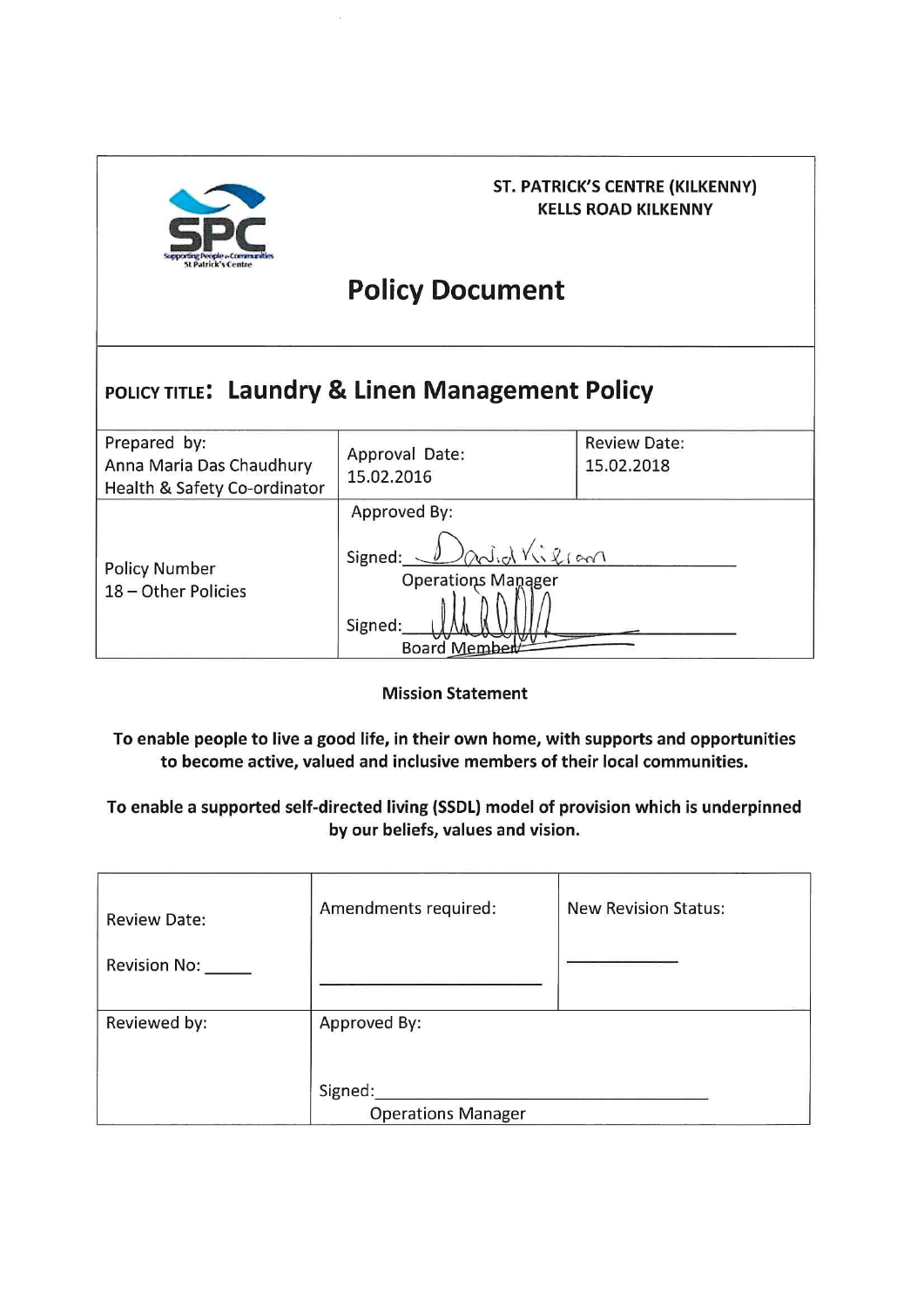# **Table of Contents**

| 1.  | <b>Policy</b>                                     | 3                       |
|-----|---------------------------------------------------|-------------------------|
| 2.  | <b>Definitions</b>                                | $\mathbf{3}$            |
| 3.  | <b>Responsibility</b>                             | 3                       |
| 4.  | <b>Procedures</b>                                 | $\overline{\mathbf{4}}$ |
| 5.  | <b>Segregation and Transportation</b>             | 5                       |
| 6.  | <b>Storage of Linen in the Laundry</b>            | 5                       |
| 7.  | <b>Routine handling of Used Linen</b>             | 5                       |
| 8.  | <b>Washing and Disinfection of Used Linens.</b>   | 5/6                     |
| 9.  | <b>Laundering of Pillows, Duvets and Curtains</b> | 6                       |
| 10. | <b>Protection of Laundry Personnel</b>            | 6                       |
| 11. | <b>Education and Training</b>                     | 6                       |
| 12. | <b>Laundry Facility &amp; Equipment</b>           | 7                       |
| 13. | <b>Validation of Washing Machine Temperature</b>  | 7                       |
| 14. | <b>Records</b>                                    | 7                       |
| 15. | <b>Audit and Evaluation</b>                       | 7                       |
| 16. | <b>References</b>                                 | 8                       |

 **Page**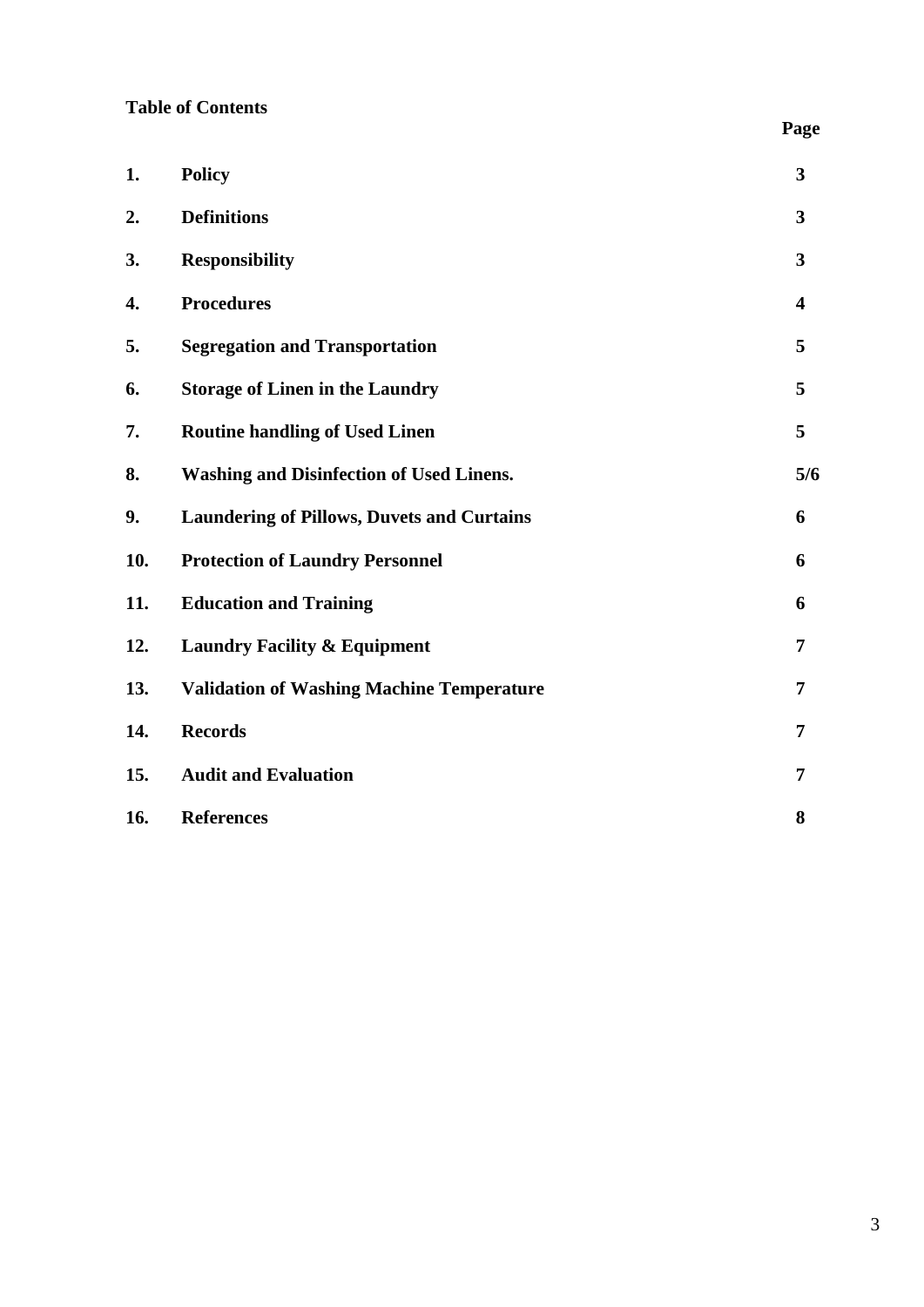# **Policy**

- **1.1** The provision of clean linen is a fundamental requirement for service user support and to minimise the risk of infection. St Patrick's staff has the responsibility for managing the linen and laundry.
- 1.2 (**Laundry & Linen Management Policy & Procedure can only be read and operational in conjunction with Infection Control Policy & Personal protective Equipment Policy & management of Sharps & Needle Stick Injuries Policy).**

#### 1. **Definitions:**

- 2.1 Linens: All articles that require laundering.
- 2.2 **Dirty/Used Linens***:* All linens that have been used.
- 2.3 Contaminated Laundry: Laundry which has been soiled with blood or other potentially infectious materials or laundry that may contain sharps.
- 2.4 Personal Protective Equipment: Specialised clothing or equipment worn by an employee for protection against a hazard.

# 2. **Responsibility:**

- 3.1 All Staff: Adherence to infection control/Personal Protective Equipment, Sharps & Needle-stick Injuries and health and safety guidance in the management of linen and laundry.
- 3.2 Staff/Collection & Delivery Driver: Ensure linen is taken to the designated point for collection or to the laundry room. Once clean they shall ensure linen is sorted and returned to the correct storage area.
- 3.3 Laundry staff: Launder dirty/used linen which is to be managed internally; sort clean laundry and store in appropriate areas.
- 3.4 **D**irector of Services (Person in Charge): Audit and evaluation of adherence to the policy and procedure.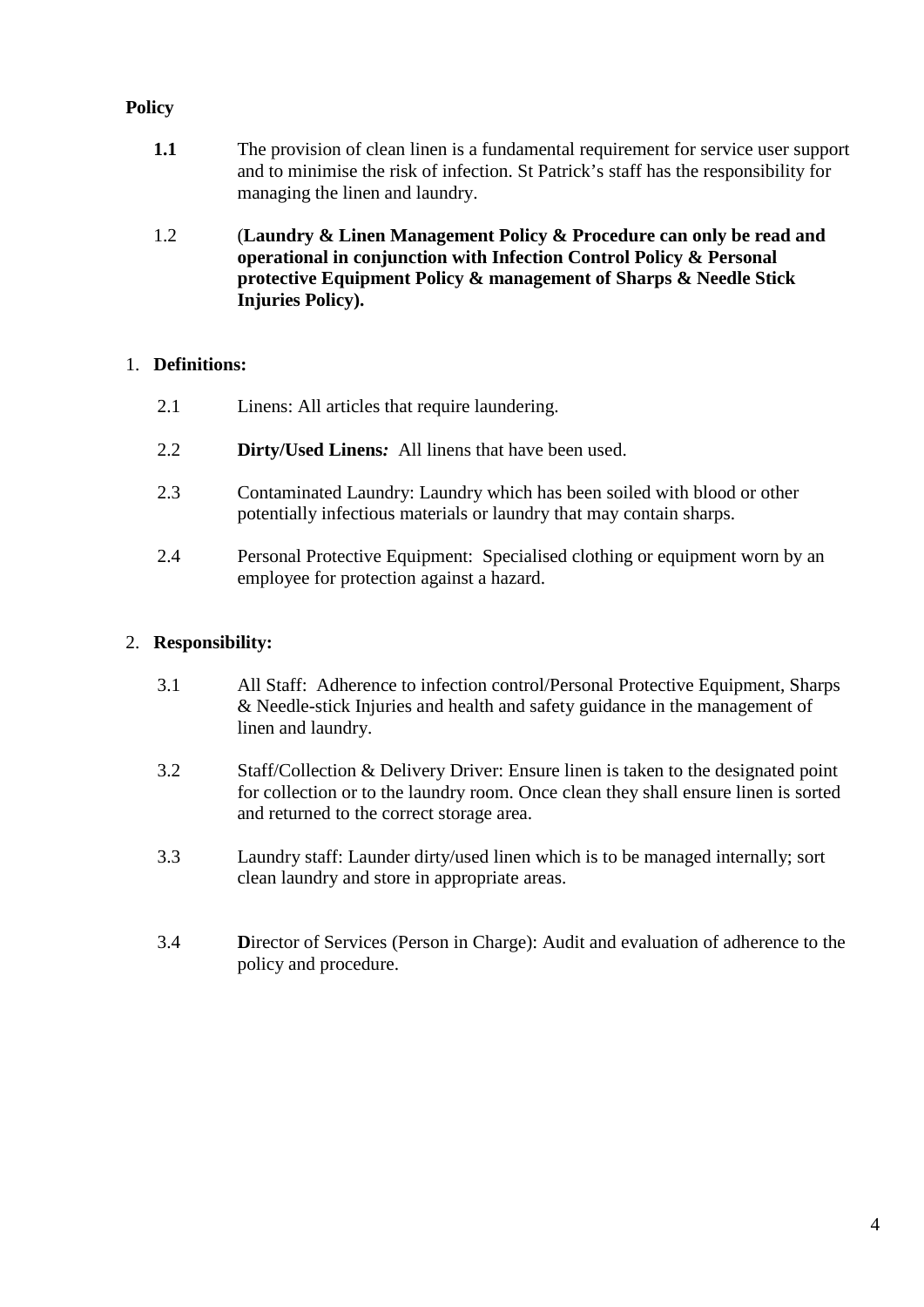#### 3. **Procedure**

- 4.1 Collection, Laundering, and Distribution of Linen
- 4.2 The collection, laundering and distribution of linen in St Patrick's follow the process outlined below:

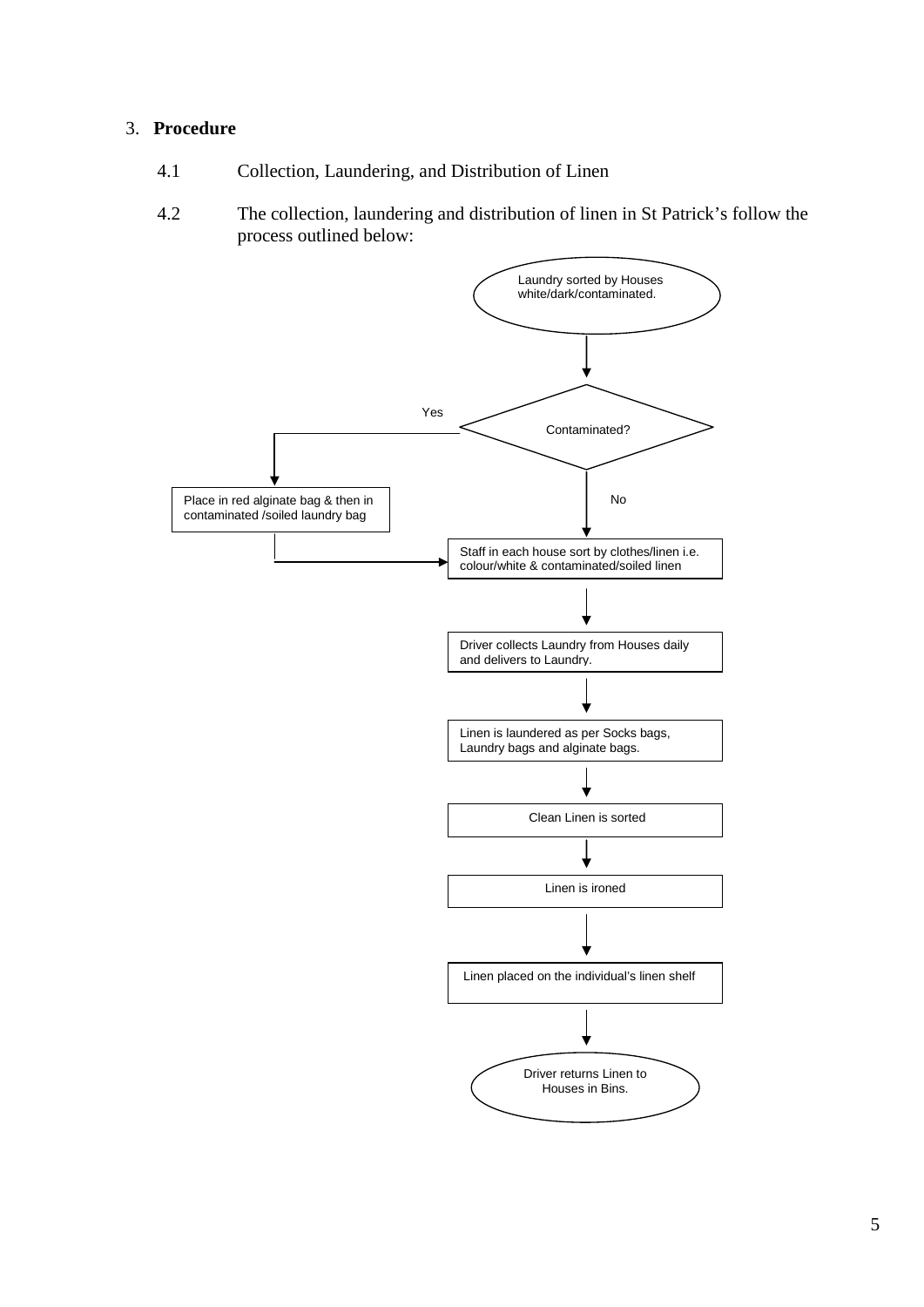4.3 All linen is laundered internally in St Patrick's. Curtains are laundered at a minimum twice a year and duvets as and when required. Ski Sheets and Ski Pads are to be laundered once a year or as required.

#### 4. **Segregation and transportation of contaminated laundry should be in accordance with the following:**

- 5.1 Laundry or linens contaminated with blood/body fluids shall be placed directly into the red alginate bag, which is sealed. The Driver transports it to the Laundry room.
- 5.2 Linen contaminated with highly transmissible organisms will be placed into a yellow infectious waste bag for incineration. The Director of Services with responsibility for Infection Control will advise when incineration is necessary.
- 5.3 Staff should wear appropriate PPE (Personal Protective Equipment i.e. apron/ gloves) when handling linen that is soiled with blood, bodily fluids, secretion and excretion to prevent skin and clothing contamination.
- 5.4 Laundry Staff should not manually sluice or soak soiled or contaminated linen/clothing.
- 5.5 Wash separately in the designated washing machine.

#### 5. **Storage of Linen in the Laundry**

- 6.1 Service Users clothing is placed on allocated shelf pending allocation to bins for transportation to the Houses
- 6.2 Clean linen will be stored off the floor at all times

#### 6. **Routine handling of Used Linen**

- 7.1 Appropriate Personal Protective Equipment (PPE) should be applied before handling used linen
- 7.2 Used linens shall be held away from clothing and shall not be carried down corridors to the laundry room
- 7.3 All used linen shall be handled as little as possible with a minimum agitation to prevent microbial contamination of the air and of the person handling the linen
- 7.4 All laundry bags will be fully closed
- 7.5 Hand hygiene is to be carried out after handling used/contaminated linen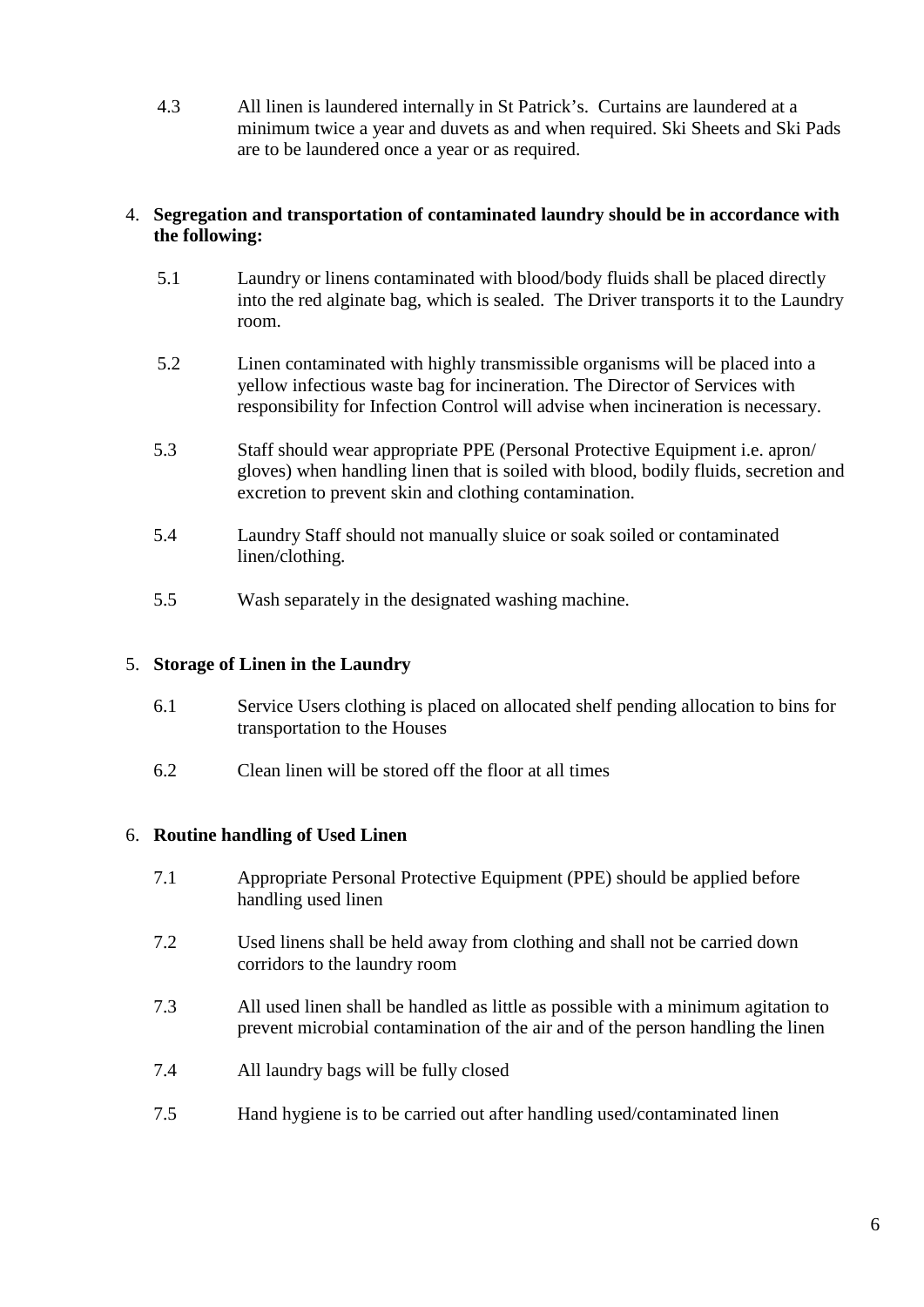# 7. **Washing and Disinfection of Used Linens**

- 8.1 Used linens/clothes must not be rinsed or washed in individual support areas
- 8.2 Within the laundry, the used/contaminated linen will be received at the 'Washing machine area'. There is a separate area for the storage of clean linen Heat tolerant linens will be washed with a detergent in water at a temperature of at least 71ºC-90ºC for 25 minutes
- 8.3 Heat-labile non-fire retarded linens (lower temperature of < 70º C) will be laundered with the addition of a chemical suitable for low temperature washing, example sodium hypochlorite at a concentration of 50-150 ppm available chlorine
- 8.4 Heat-labile fire retarded linens for example curtains will be laundered in accordance to the manufacturer's instructions

# 8. **Laundering of Pillows, Duvets and Curtains**

- 9.1 Stained/contaminated pillows shall be condemned and replaced as necessary
- 9.2 Pillows shall be sent to the laundry
- 9.3 Duvets shall be washed when contaminated and replaced every two years
- 9.4 Curtains shall be laundered in accordance with an approved schedule (minimum twice a year)

#### 10. **Protection of Laundry Personnel**

- 10.1 All persons handling or sorting unwashed linens shall adhere to Infection Control and Prevention Policy, Personal Protective Equipment Policy and Management of Sharps and Needle Stick Injuries.
- 10.2 Clean clothes are to be worn by staff on a daily basis and protective clothing such as disposable aprons/overalls and disposable gloves shall be available for use where appropriate. See Use of Personal
- 10.3 Protective Equipment Policy and Procedure and Uniform and Dress Code Policy and Procedure

#### 11**. Education and Training**

- 11.1 All persons handling or sorting clean or used linens shall receive the following training:
- 11.2 Manual handling and health and safety training upon orientation. Safe handling and segregation of used linens.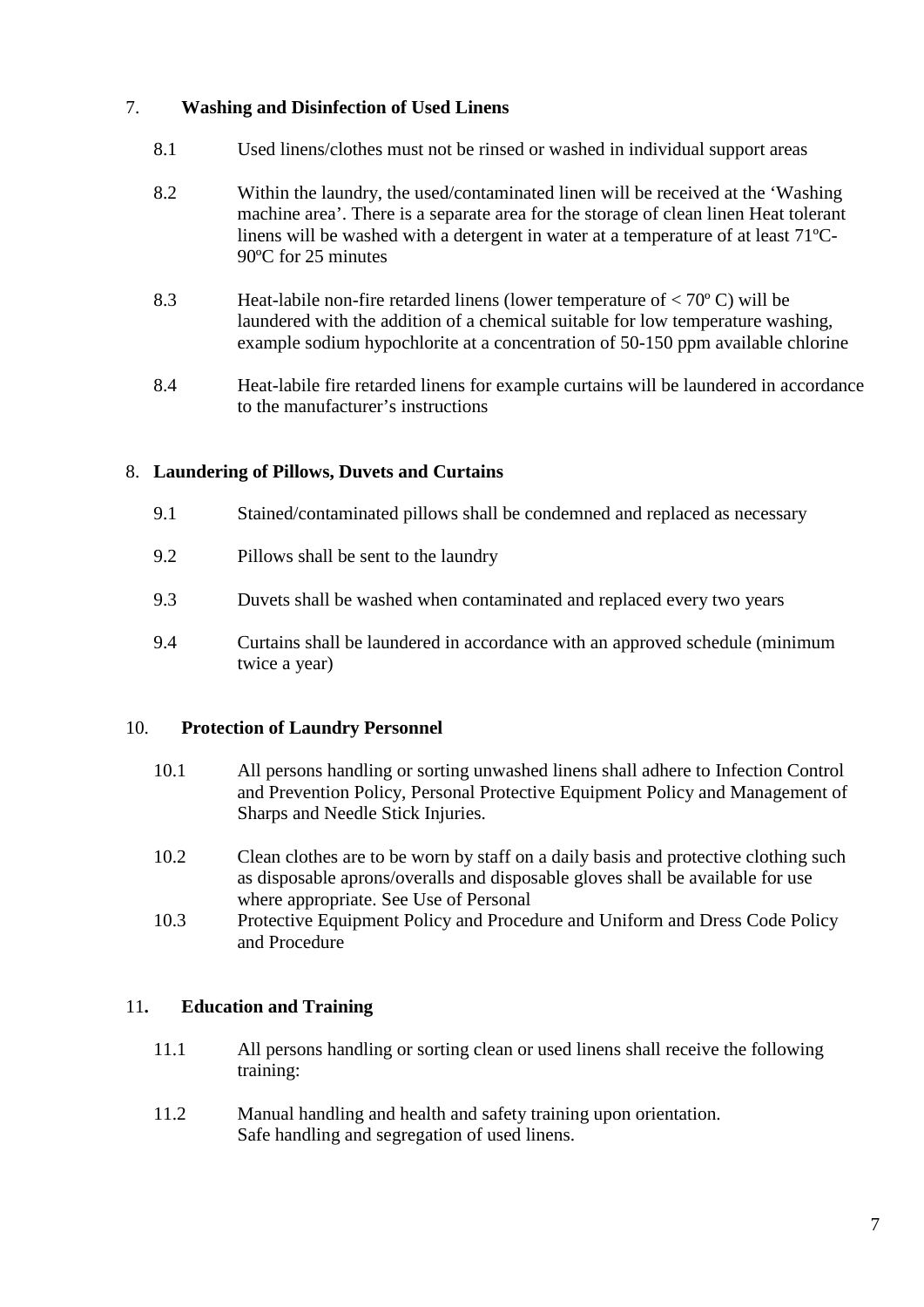- 11.3 Education and practice of hand hygiene techniques, Personal Protective Equipment Policy, Sharps & Needle Stick Policy, Infection Control Policy & Procedures.
- 11.4 Laundry personnel shall receive training on the safe operation of the machinery within the laundry and on Infection Control Procedures.

# 12. **Laundry Facility & Equipment**

- 12.1 The following equipment is made available for laundry activities within St Patrick's:
	- 12.1 A sink with double drainer, serviced with an instant supply of hot and cold water
	- 12.2 A wash hand basin
	- 12.3 Suitable and sufficient worktops and racking for sorting, drying and storage of laundry
	- 12.4 Space to separate clean and dirty laundry
	- 12.5 An ironing facility
	- 12.6 All new/replacement sinks are of stainless steel
	- 12.7 An adequate number of washing machines of industrial standard (with appropriate disinfection. temperatures for washing soiled laundry) and dryers
- 12.2 The laundry facility is ventilated to the external air and adequately caters for the size of St Patrick's
- 12.3 The laundry floor and wall finishes are impermeable, washable, anti-slip and easily cleaned when wet
- 12.4 Laundry facilities are situated within St Patrick's so that soiled articles, clothing and infected linen are not carried through areas where food is stored, prepared, cooked or eaten
- 12.5 There are separate areas for clean and dirty laundry

#### 13**. Validation of washing machine temperature**

- 13.1 A validation of washing machine temperatures shall be performed on a six monthly basis. A record of the validation report shall be maintained by Maintenance
- 13.2 Broken equipment shall be reported immediately for repair/replacement to Maintenance